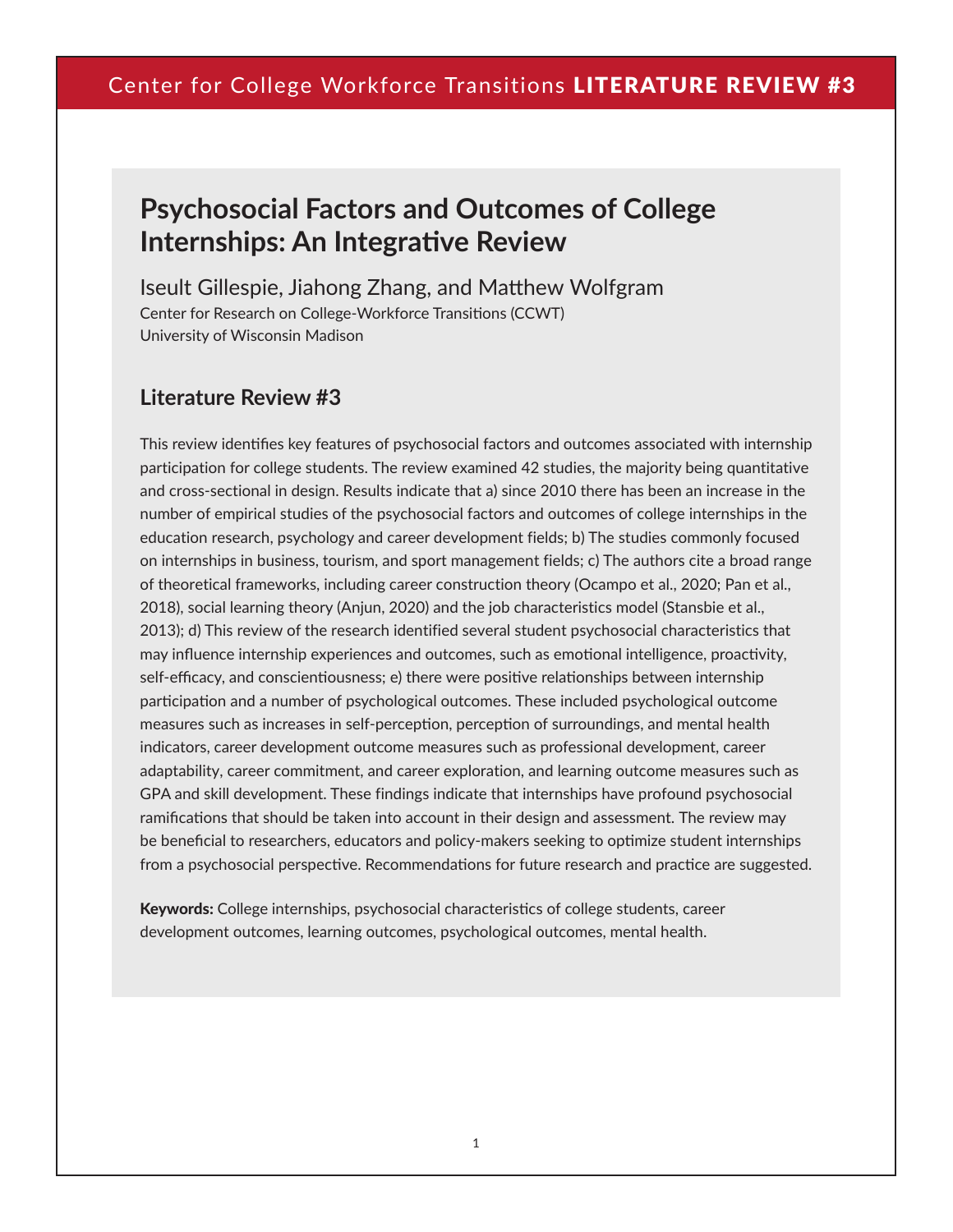### **Introduction**

Internship participation has been well recognized to be a work-based learning experience that benefits students' college-to-workforce transition (Hora, Wolfgram, & Thompson, 2017). A quality internship may be associated with positive academic outcomes and career development (Chen et al., 2012; Hora et al., 2020; Ocampo et al., 2020; Pan et al., 2018; Surujlal et al., 2010). According to career construction theory (Savickas, 2013), a person cultivates a self and builds a career by imposing meaning on their career-related choices and through interacting with the outside world of work. It is therefore valuable to focus on the psychological aspects of how people find meaning in their work. Recently, a growing body of research has concentrated on the psychosocial characteristics of students who participate in internships and the psychosocial outcomes of internship participation. Even so, the research literature lacks a comprehensive review on this topic. Such an in-depth and comprehensive literature review is essential, as it provides a better understanding of the psychosocial factors of internships, as well as its psychosocial outcomes, which may in turn offer new insights into how to maximize the internship experience and outcomes for college students. Therefore, the aims of this literature review are to a) identify the psychosocial factors associated with internship participation; b) map the current research literature to focus on the psychosocial factors and outcomes of internship participation ; and c) survey the results of this research.

### **The Definition of Psychosocial Factors**

Psychosocial factors are circumstances that affect a person psychologically or socially (Suzuki & Takei, 2013). This broad definition encompasses multiple areas including emotion (positive and negative affect such as confidence, depression, and distress), cognitive behavioral responses (such as stress, sense of control, and self-possession), and social factors including socioeconomic status, gender, ethnicity, education, religion, locality, employment, physical attributes and interpersonal relationships (Suzuki & Takei, 2013). Similarly, Lamkin and Slavich (2016) pointed out that psychosocial factors are a relatively broad "umbrella" term that includes an individual's mental status, psychological tendencies, and social environment. These factors, including states of anxiety, self-esteem, social conflict, and social isolation, can

### Based on these considerations, we approach psychosocial factors as multi-dimensional experiences that traverse the emotional, cognitive, behavioral and social

aspects of life to serve as predictors or outcomes of an internship.

shape how an individual relates to their social surroundings and ultimately affect their overall wellbeing (Lamkin & Slavich, 2016). This literature review considers such psychological and social circumstances in the context of student internships, in order to capture the wide range of psychosocial components that affect or are affected by internships. Based on these considerations, we approach psychosocial factors as multi-dimensional experiences that traverse the emotional, cognitive, behavioral and social aspects of life to serve as predictors or outcomes of an internship. The research literature focuses on two such factors, one, the psychosocial characteristics of students who participate in college internships and how those characteristics might impact outcomes; and two, the psychosocial outcomes associated with internship participation.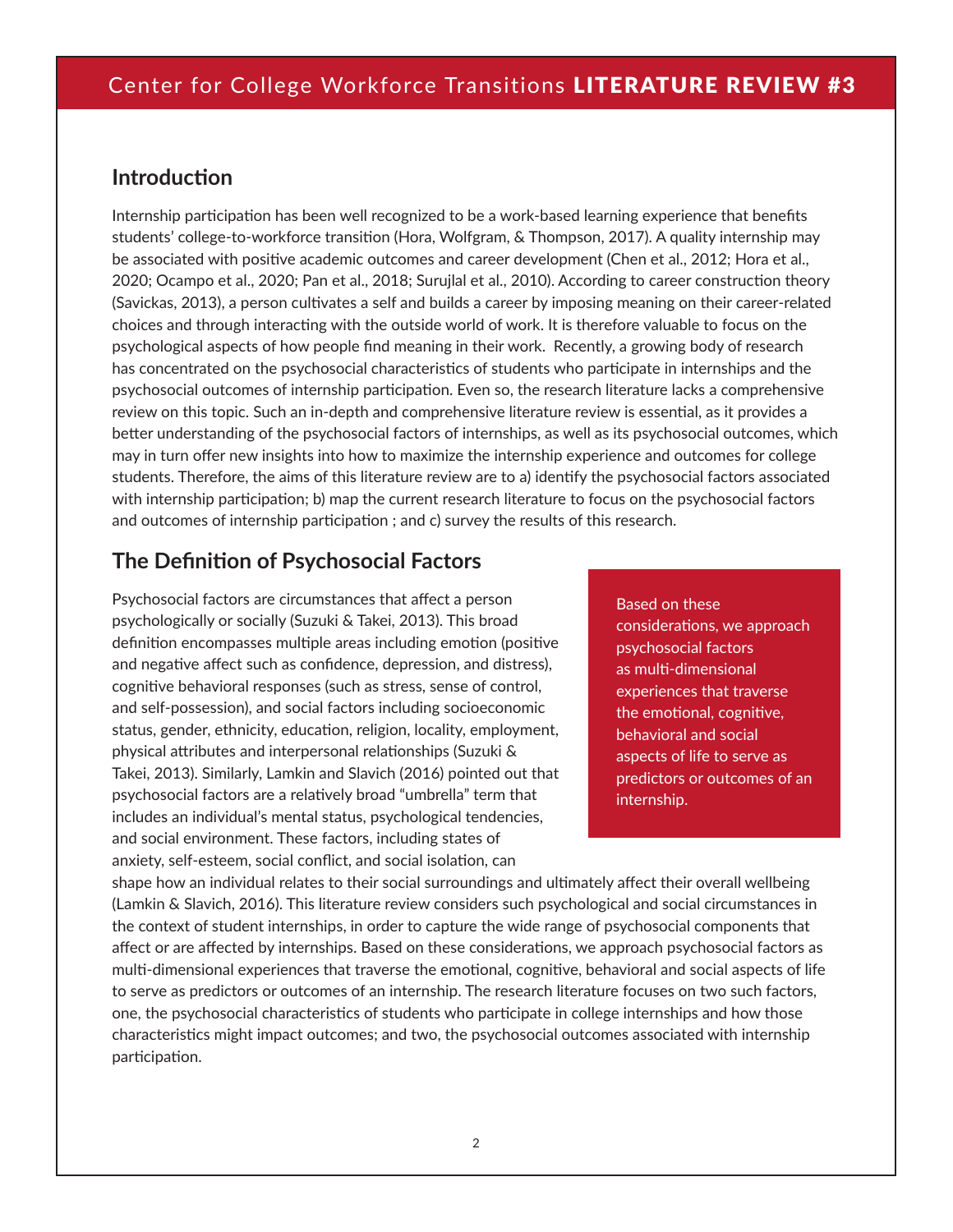## **Methods: Search Strategy and Study Selection**

Using the Web of Science Database, we searched the title and associated topic keywords for peer reviewed English articles, using the search terms "college internship" crossed with the following terms: "psychosocial," "psychological," "social," "emotional," "well-being," "career development," "self-esteem," "perception," and "satisfaction." We hand searched the references of key papers and used the "cited by" feature of Google Scholar to search for papers who had cited the key papers. Only those articles which investigated college internships and psychosocial factors were retained. Also, we excluded articles about teacher education and nursing and other health clinical practicums. A total of 42 articles met the inclusion criterion.

### **Findings**

The results are reported below in two parts. In the first part, the key features of the selected studies are shown, including summaries of a) the trends among studies on internship and psychosocial components, b) participants' characteristics, c) use of theory, and d) research methods employed. The second part reports the results of the comprehensive literature review on a) Student psychosocial characteristics, b) Psychological outcomes, c) Career development outcomes, and d) Learning outcomes.

### Part I: Trends in Research Literature

The publishing dates for the studies ranged over 35 years, with the earliest article published in 1985 and the latest in 2020. There was a significant increase in the number of articles published after 2010, with 34 of the articles published after that date—indicating that this topic has garnered increasing interest among scholars in the field. Eleven of the articles were published in 2020.

A note on theory. The literature drew on a wide variety of theories, with several focusing on career construction theory There was a significant increase in the number of articles published after 2010. Eleven of the articles were published in 2020.

(Pan et al., 2018; Ocampo et al., 2020), social learning theory (Anjun, 2020) and the job characteristics model (Stansbie et al., 2013). Together, these frameworks provide understandings of how psychological experiences and outcomes are mediated by social relations, and that they have important repercussions for how people perceive their careers.

Participants involved in the quantitative studies. Taken together, the reviewed studies involved 28,637 participants.<sup>1</sup> Of the 38 studies that reported gender, 14,670 women and 13,029 men participated (Gender was not reported in four of the studies). Most studies were conducted in the United States, Taiwan, and China, and although a few studies looked at vocational college students, the majority of

<sup>1</sup> This does not include Hunt et al.'s 2020 study, which is a secondary analysis of a national survey of all students from graduating from higher education in the United Kingdom. The authors do not report the number of participants. The census had a 77% response rate.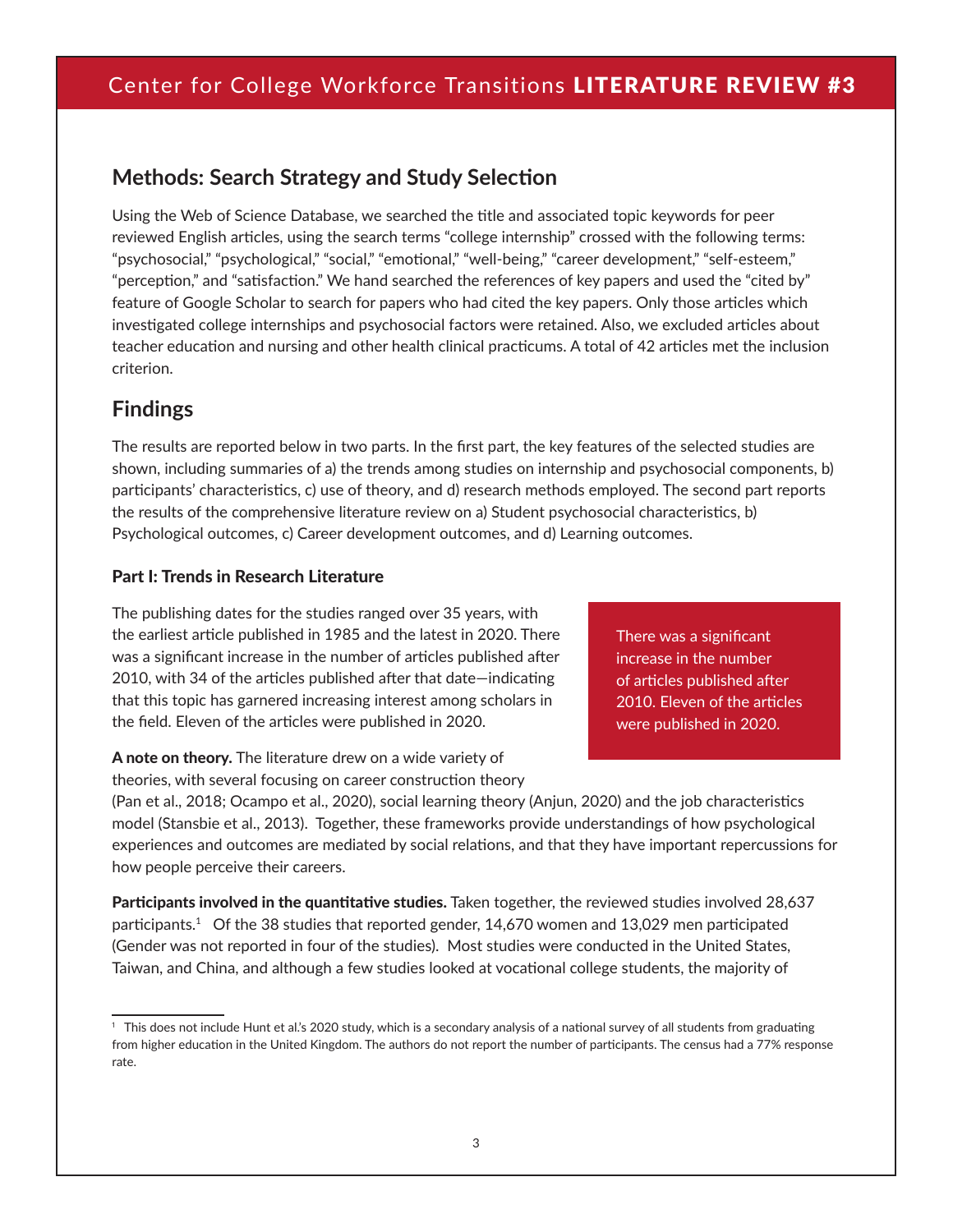participants were university students. The age of participants ranged from 20 to 57 years of age, with most being in their early to mid-20's. The studies reviewed focused on a wide variety of majors, the most commonly reported being business, tourism, and sports management.

Methods employed in the identified studies. Quantitative studies (n=29) were used more frequently than qualitative (n= 6) and mixed methods (n=6) in the reviewed papers, and data in quantitative studies was most often collected using questionnaires. Of the quantitative studies, 18 involved a crosssectional design, while 11 were longitudinal studies. Among the qualitative studies, 5 conducted interviews, while 2 collected participant reflections and 1 organized a focus group. The mixed method consisted of focus groups, surveys, and interviews. There was also one conceptual paper that focused on the model of internships (Brandon-Lai et al., 2016).

Quantitative studies were used more frequently than qualitative and mixed methods in the reviewed papers, and data in quantitative studies was most often collected using questionnaires.

Many of the quantitative studies reported correlation analysis

results (n=13, 43.3%). In addition, advanced statistical methods were employed, including structural equation modelling (SEM) (n=7, 23.3%), regression analysis (n=3, 10%), and confirmatory factor analysis (n=2, 6.6%). Other statistical methods used in the selected papers included t-test, multivariate analysis of variance (MANOVA), Analysis of variance (ANOVA), chi-square test, growth mixture modelling analysis etc. The qualitative and mixed method studies used a combination of content analysis (n=5), multiple modalities  $(n=1)$ , thematic analysis  $(n=1)$  and a free-listing method  $(n=1)$ .

#### Part II: Psychosocial factors and internship participation

The research literature investigates the impacts of student psychological characteristics on internship participation and experience and their potential influence on internship outcomes. Several studies indicate that emotions play a prominent role in shaping students' internship experiences. For instance, higher levels of emotional awareness were found to contribute to interns' overall job satisfaction (Chen et al., 2009). Emotional awareness is defined as the ability to recognize emotions in

Several studies indicate that emotions play a prominent role in shaping students' internship experiences.

oneself and others. Emotionally aware interns were found to have higher levels of emotional display at work, or the extent to which they felt comfortable showing their emotions. During their internship, interns who received social support from their employers had higher levels of emotional display at work, which in turn increased job satisfaction.

Displaying one's emotions on the job can impede or enhance the internship experience. One study found that emotional masking (or a tendency to hide one's emotions) was negatively related to learning during the internship (Liu et al., 2011). On the other hand, emotional sharing - or a propensity to openly communicate one's emotions – was related to higher levels of learning, stronger relationships with mentors, and higher job satisfaction (Liu et al., 2011). Relatedly, another study found that emotional intelligence (defined in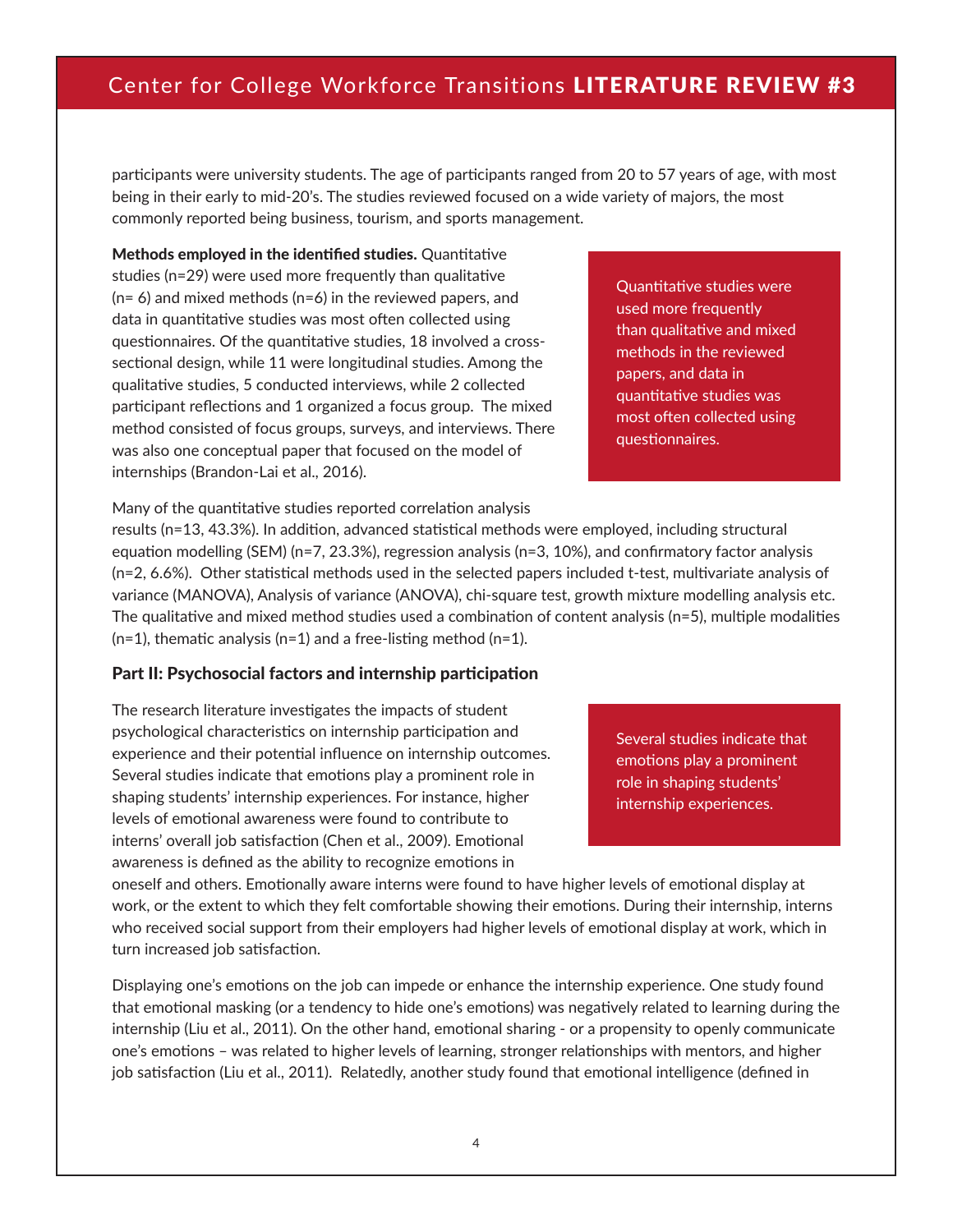relation to savviness about office politics, showing an interest in one's work, and other social skills) was associated with a higher likelihood of post-internship employment with the internship host (Maynard, 2003).

Students' level of experience may determine their state of mind during their internship. Wang et al. (2015) found that those with work experience prior to their internship expressed generally stable emotions before and during their internship, with several stating that their experience made them more confident than they were before their internship. In contrast, students without prior work experience tended to describe themselves as nervous about their internship. Interestingly, the latter group also

Students' level of prior work experience may determine their state of mind during their internship.

appeared to have higher expectations of internships; suggesting that a student's early internship experiences may have particularly high emotional stakes. These results indicate the importance of recognizing the complex emotional factors associated with internships.

In addition to emotional intelligence and display, three related variables reappeared throughout the literature: proactivity, selfefficacy, and conscientiousness. Proactive people tend to be goal-oriented and adept at identifying opportunities, showing initiative, and pursuing meaningful change in their environments (Seibert & Crant, 1999). Thus, interns who displayed proactivity were found to benefit even from low-quality internships, due to their higher likelihood of initiating change in their working environment (Pan et al., 2018). Similarly, goal-oriented students were found to have higher expectations of their internship and of

A positive relationship between future-oriented psychosocial traits like goal orientation and proactivity on career outcomes was found.

what they could achieve during the internship (Moghaddam et al., 2011). These results suggest a positive relationship between future-oriented psychosocial traits like goal orientation and proactivity on career outcomes.

While proactivity here refers to an intern's ability to initiate change in their working environments, self-efficacy is related to *belief* in one's abilities (Lu et al., 2016). Self-efficacy can be further defined as "individuals' expectations regarding personal efficacy, such as…coping behaviors, the expenditure of effort, and the length of time they are able to persist against obstructions" (Tsai et al., 2017).

In a survey of student interns working in tourism, the authors found that personal efficacy positively influenced internship efficacy, or participants' readiness to acquire knowledge and skills over the course of their placement. A comparable study found that interns' self-efficacy and proactivity are positively related to each other. Together, they serve as indicators of overall job performance during their internship, as measured by students' self-assessment following their internship (Lu et al., 2016).

Personal efficacy positively influenced internship efficacy, or participants' readiness to acquire knowledge and skills over the course of their placement.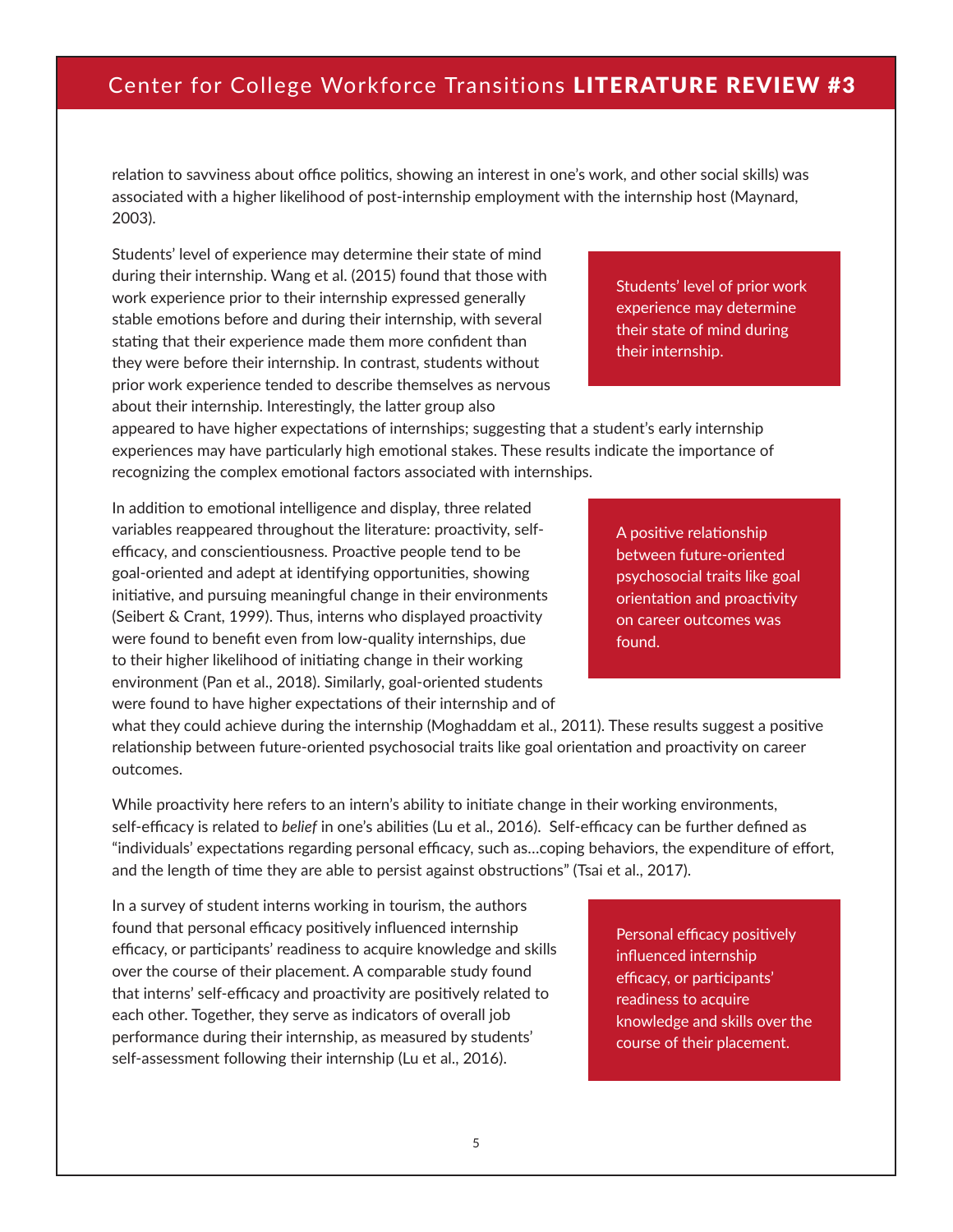Another line of inquiry explores the significance of conscientiousness among interns. Grehan et al. (2011) explain conscientiousness as a personality characteristic that includes six facets: competence, order, dutifulness, achievement striving, self-discipline, and deliberation. In a survey of student interns, the researchers found that conscientiousness was significantly related to internship performance. Internship performance was measured by participants self-reporting, academic records, and internship evaluations from their supervisors. Neuroticism, defined as the degree to which individuals experience negative emotions that stem from irrational beliefs, was negatively correlated with mean internship ratings; however, the relationship was not statistically significant.

In a related study, Ocampo et al. (2020) measured conscientiousness and career adaptability before and after internships, in addition to a control group who had not participated in an internship. Career adaptability is "the readiness to cope with the predictable tasks of preparing for and participating in the work role and with the unpredictable adjustments prompted by changes in work and working conditions" (Savickas, 1997, p. 254) and it is measured in relation to four psychological traits that interns display at work: levels of concern, control, curiosity, and confidence (Porfeli & Savickas, 2012). Interns who scored high on conscientiousness

Interns who scored high on conscientiousness did not demonstrate steeper growth in career adaptability during and after their internship than those who were low on conscientiousness.

did not demonstrate steeper growth in career adaptability during and after their internship than those who were low on conscientiousness. However, conscientiousness was positively related to higher levels of career confidence among interns and non-interns alike. This raises further questions about the role conscientiousness plays in career preparation, for interns and non-interns alike. Participants with high levels of conscientiousness who did not opt for an internship may have felt that they did not need the internship due to their high career confidence. But participants with high levels of conscientiousness who participated in an internship may have done so out of curiosity or eagerness about their future careers.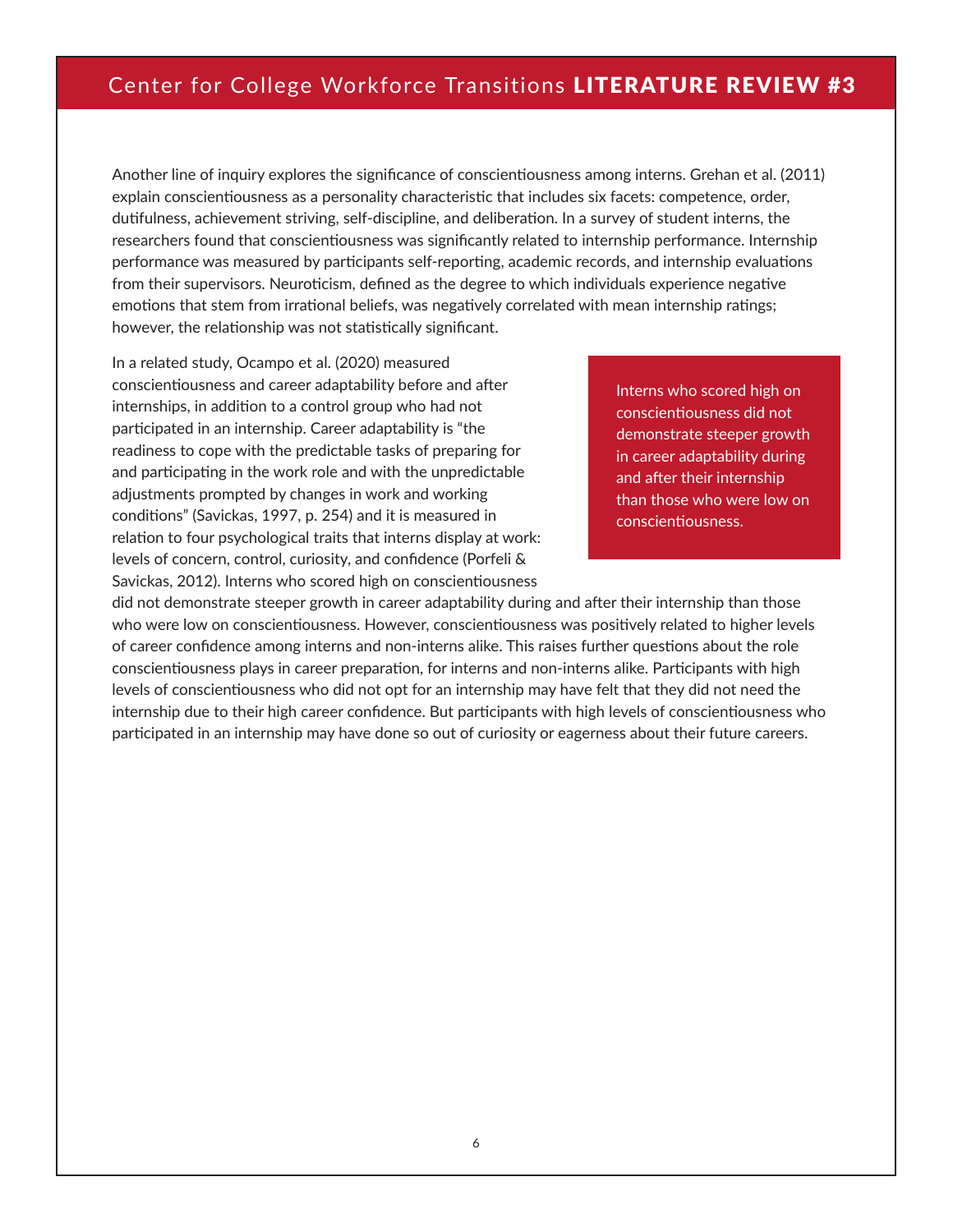### Part III: Psychosocial outcomes of internship participation

Psychological outcomes of internship participation. In

addition to the psychological factors that can influence students' internship experience, the literature measures several psychological outcomes that students experienced during and after their internships. One of the most common variables in studies of internship quality and success is internship satisfaction, which can be considered as both a psychological outcome and a career outcome. Satisfaction involves professional rewards and positive feelings about one's position (Gault et al., 2000). It is important to note that levels of satisfaction differed across fields. For instance, perceptions of both one's major and one's profession following an internship were particularly negative for hospitality and tourism student interns (Kim et al., 2013, Koc et

One of the most common variables in studies of internship quality and success is internship satisfaction, which can be considered as both a psychological outcome and a career outcome.

al., 2013). These two studies found that students reported low satisfaction with their internship, which resulted in unfavorable perceptions of the field. Lower levels of satisfaction may be due to the seasonality of the industry, which may lead to a feeling of job insecurity (Kim et al., 2013).

While satisfaction is an important measure of internship quality and success, over the course of our review we were able to identify more complex psychological outcomes of internships. As part of the process of transitioning from college to the workplace, internships have a wide variety of cognitive and psychological effects. The literature suggests that these effects often entail a shift in individual perception – both in terms of how interns perceive themselves, and how they perceive their surroundings. The research literature has sought to examine the nature of these shifts in perception, and to trace their ramifications.

Internships provide opportunities for self-exploration and reflection (Bennet et al., 2017), for improving self-confidence and cultivating a "self-concept" (Surujlal et al., 2010), and for cultivating resilience and curiosity (Boni et al., 2019). According to Popov et al. (2020), internships also allow students to renegotiate their "identity project." An identity project is an ongoing process of shaping and interrogating one's identity, for example by asking questions such as "Who am I? What matters to me? Who do I want to become? What kind of person do I want to be?" The authors argue that an identity project "enable[s] young people to move forward when making decisions about transition from education to work." In focus group discussions, student generally

Internships provide opportunities for selfexploration and reflection, for improving selfconfidence and self-concept, and for cultivating resilience and curiosity.

reported that their internship provided the opportunity to renegotiate their identity (Popv et al., 2020). Furthermore, internships may motivate students to focus renewed importance on their own personal growth. In a longitudinal study of business interns, students after their internship placed more value on interpersonal skills like listening and communication, than on technical skills such as problem solving or GPA (Green et al., 2011).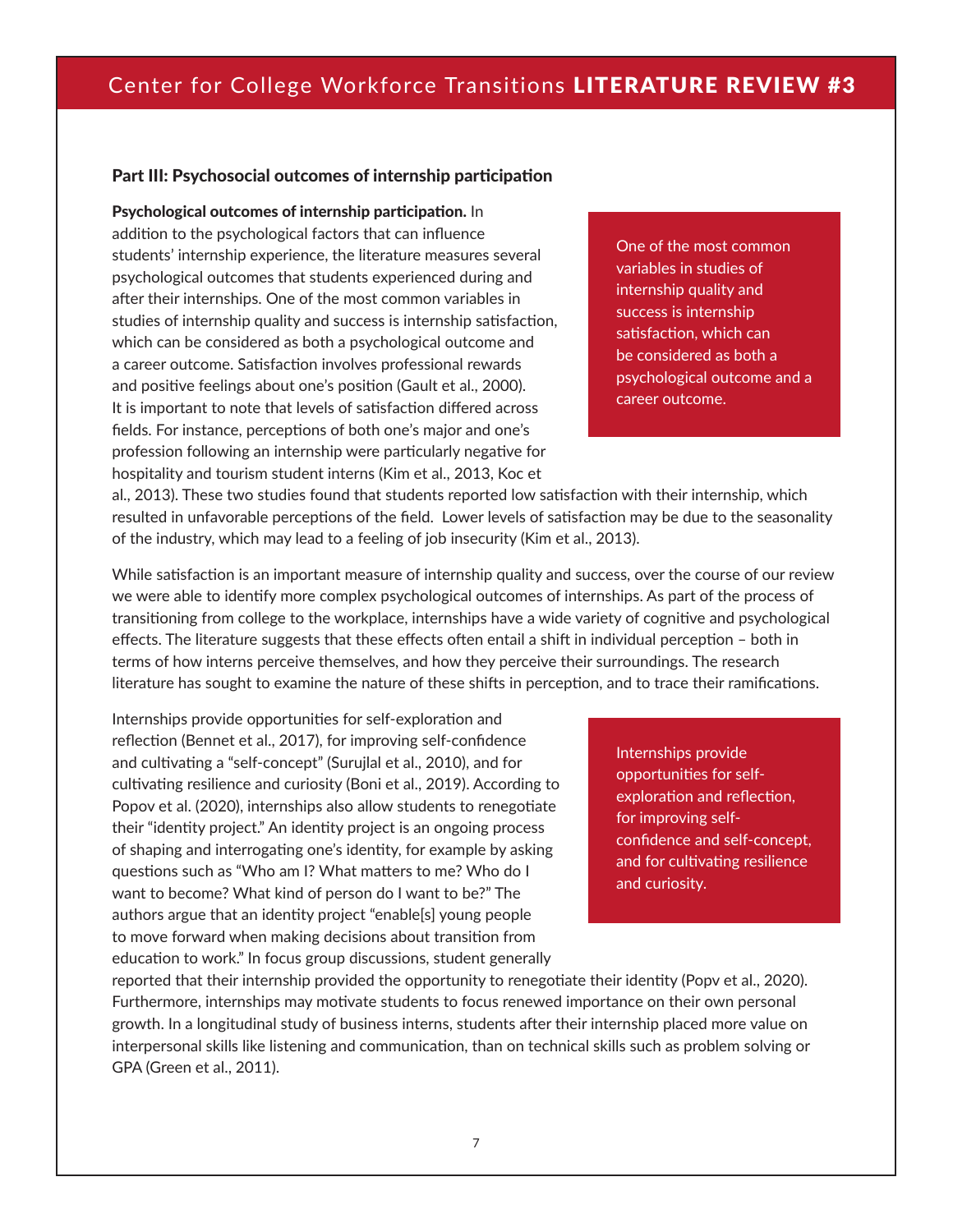In addition to students reporting deeper self-reflection, the literature traces the different ways they perceive and relate to their surroundings during and following their internship. Most notably, several studies found that internships have a significant influence on how students perceive their field and future careers (Chen et al., 2012; Kim et al., 2013; Wang, 2014; Koo et al., 2016). For instance, students also experienced different psychological outcomes depending on whether their work was major-related. One study found that non-major-related internships can send

The literature traces the different ways that students perceive and relate to their surroundings during and following their internship.

"negative signals, such as a lack of focus or second thoughts about one's major" (Zuo et al., 2019).

While much of the literature focused on the positive psychological outcomes of internships, a few articles argued that internships can have a negative impact on mental health due to stress and anxiety. According to Solway (1985), stressors during an internship can be both personal and work-related: encompassing the challenges of a steep learning curve, adaption to a new supervisor, and the need to "prove" oneself; as well as "geographical, social, and psychological factors only indirectly

Internships can have a negative impact on mental health due to stress and anxiety.

associated with the internship, but…associated with leaving the university setting for the internship site" (Solway, 1985). One study reports that stress is related to lower internship satisfaction and higher levels of turnover among students (Mensah et al., 2020).

Similarly, anxiety encompasses personal and professional worries. According to one study that measured the anxiety levels of student interns, internship anxiety "entails anxiety of personal abilities, interaction with superiors, job scopes, and environmental aspects (Wang et al., 2014). After measuring anxiety levels pre- and post-internship, the authors found that students experienced slightly lower levels of anxiety after their internship. Contrary to the findings of Mensah et al. (2020), no relationship was found between anxiety and internship outcomes such as satisfaction and employability, or between anxiety and the levels of commitment participants had to their career after their internship.

#### Career development outcomes of internship

participation. Another theme across the research was the impact of internships on students' professional development. Internships offer opportunities for professional development because they may shed light on a students' professional strengths and weaknesses and provide them with the chance to develop and acquire skills. According to Williams et al. (2020), professional development is an "integral part of the growth of a college student." The authors measured

Internships offer opportunities for professional development because they may shed light on a students' professional strengths and weaknesses and provide them with the chance to develop and acquire skills.

professional development among interns through six survey items: ability to observe a situation, ability to evaluate a situation objectively, demonstrated interest in learning, ability to formulate questions, and a tendency to seek opportunities in order to increase their knowledge and skillset. They found that students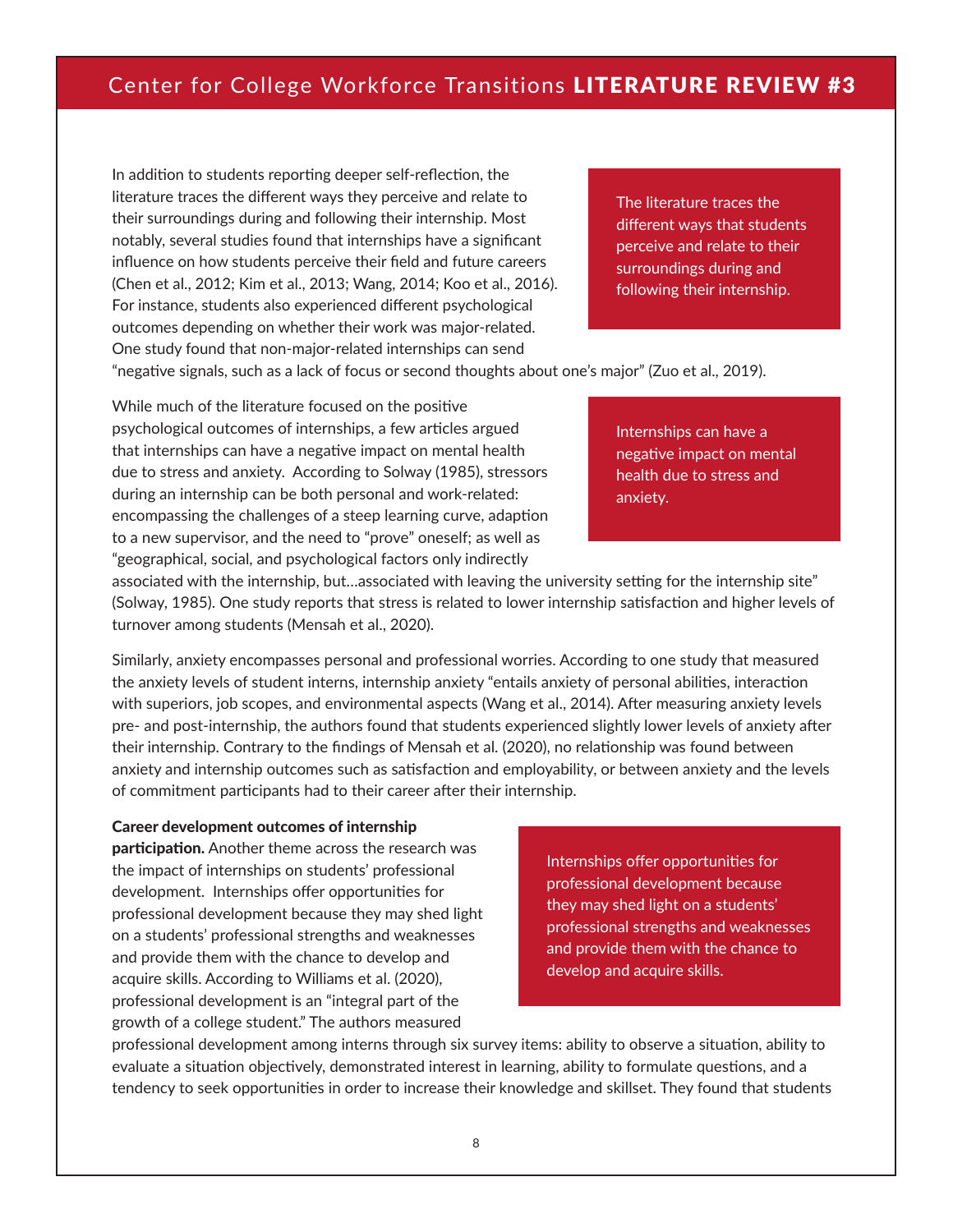who displayed better communication with clients, better overall appearance, and more punctuality were more likely to experience greater professional development. These items indicate the multifaceted nature of professional development.

Beyond the broad outcome of professional development, the literature has focused on some specific psychosocial outcomes of internships - most notably career adaptability and occupational commitment. One study that measure the effects of internship participation on different aspects of career adaptability (namely concern, control, curiosity and confidence) found that, in comparison to those who had not partaken in an internship, all dimensions of career adaptability increased over time (Ocampo et al., 2020). Surujlal et al. (2010) measured career adaptability in relation to the improvement of performance, improvement of

In comparison to those who had not partaken in an internship, all dimensions of career adaptability increased over time (Ocampo et al., 2020).

coping skills, and improved ability to work under pressure. Their findings showed that internships promote career adaptability.

The outcome of occupational commitment and exploration was also a recurring theme across the literature, or the planning and anticipation of one's career. It appears that some students consider internships to be an opportunity for career exploration, or a way to learn about a particular type of work and whether they would enjoy it. For example, one participant saw their internship as "a way to...understand the reality of whatever career choice I'm looking at." (Hora et al., 2020). Another study conducted interviews with students covering topics related to their expectations, experiences, and perceived outcomes of their internships. Participants reported learning more about the workplace and working with other people than they expected. However, they tended not to look for connections between the classroom and the workplace, making it difficult to apply skills from one setting to the other (Zehr et al., 2020). In contrast, another study found that students reported enhanced understandings of cultural and social differences, which in turn caused them to reflect on the limits of their institutional education (Boni et al., 2019). The differences in these findings are perhaps due to the nature of the internships: while both focused primarily on engineering students, Boni et al. studied interns who had participated in an internship abroad with an outreach component. Their placements afforded them the chance to learn about cultural differences and develop cultural sensitivities. This leads to further questions about whether occupational commitment and exploration is informed by the extent to which interns regard their work as meaningful.

Learning outcomes of internship participation. The literature also focuses on the many ways in which internships result in a variety of learning experiences that traverse academic, professional and personal realms. In a study that used a free-listing method to map common phrases students used to discuss their internships, 73.5% of the participants referenced "learning" (Hora et al., 2020). Furthermore, the literature reflects the different forms of learning that internships might entail, including external regulation and self-regulation learning (Goller et al., 2020), social

Internships result in a variety of learning experiences that traverse academic, professional and personal realms.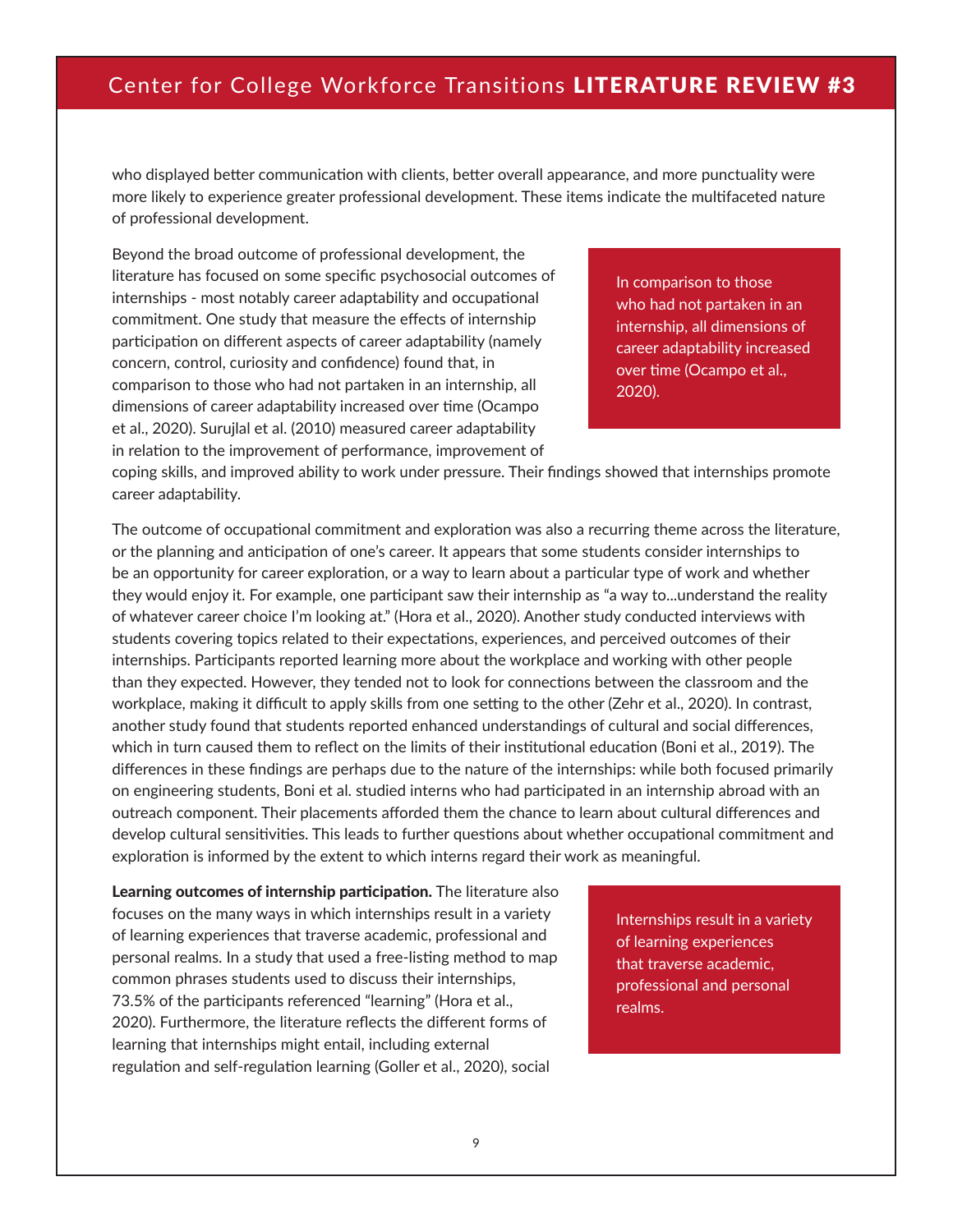learning (Anjun et al., 2020), self-commitment to work and learning (Chen et al., 2012), and informal and formal learning (Zehr et al., 2020).

We found several key learning outcomes in the research literature, including academic outcomes, learning new skills, and the enhancement of overall employability. The effects of internships on academic performance were mixed. Two studies found that those who participated in internships had significantly higher GPAs upon graduation (Knouse et al., 1999; Binder et al., 2015). In contrast, Knechel et al. (1987) found that the "academic benefits of internships are narrowly confined (p.807)." They found no statistically significant differences between the academic performance of interns and non-interns. Another more recent study also found that internships had a negative effect on academic performance during an internship. After their internship, students' grades recovered slightly (Prescott et al., 2020). It is possible that students earned lower grades in this case due to the mandatory nature of their internships, where they were required to juggle work and school and may have had lower levels of control over this balance.

Beyond grades, much of the literature testifies to the ways in which internships enrich education and learning on a psychosocial level. For instance, a qualitative study of engineering interns found that interns reported greater levels of knowledge and imagination, a more curious or expansive learning disposition, and educational resilience following their internships (Boni et al., 2019). As one of the interns states, "I wanted to learn, and to evolve, progress, and also to see what practical points my studies had… [the internship] was a way to put into practice what I had studied." This indicates the nuances of learning over the course of an internship, where participants are given the opportunity to flourish beyond the standards of the classroom.

A number of articles indicate that internship participation leads to the development of new career skills. These include soft skills such as communication and networking (Pusiran et al., 2020; Zehr et al., 2020), awareness of cultural differences (Willis et al., 2019), and what have been termed "political skills," or the ability to understand others and to achieve personal and professional goals (Ferris et al., 2005; Brandon-Lai et al., 2016). Learning is

Internship participation leads to the development of new career skills.

moderated by the working environment and social support from colleagues and supervisors. For instance, one study found that when interns were required to engage in demanding tasks that afforded them simultaneous levels of independence and support, they developed different modes of learning. These included asking for feedback, individual problem-solving, connecting workplace practice to theoretical knowledge, and adapting to work situations (Goller et al., 2020).

As several of the studies indicate, this increased variety of skills, including greater awareness of the working environment and career adaptability, enhance students' employability post-internship, or their likelihood of securing a job (Knouse et al., 1999; Maynard, 2003; Surujlal et al., 2010). One project found that among those who had a job upon graduating, more had participated in an internship than not. For those without a job, more had not participated in an internship (Knouse et al., 1999).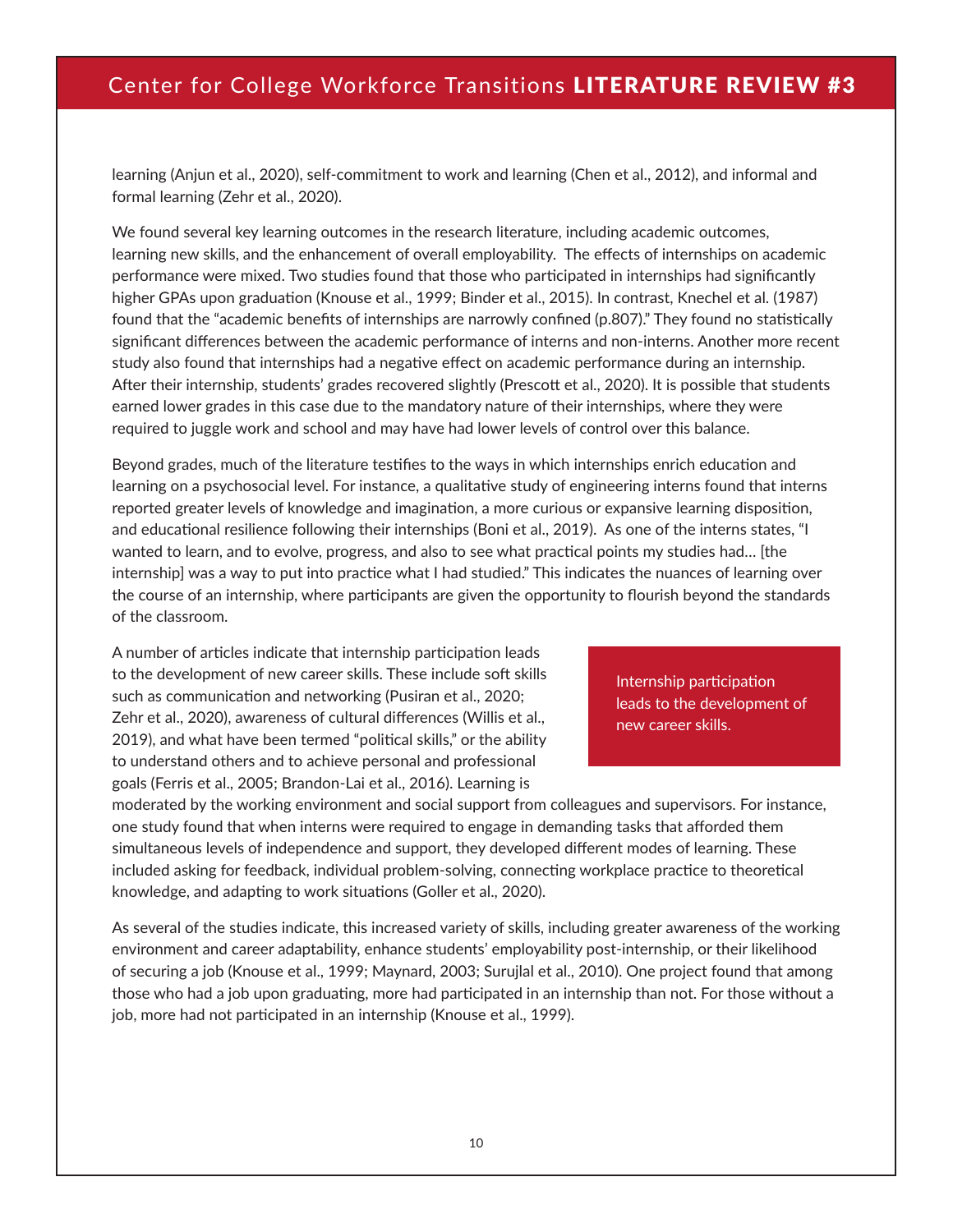To return to psychosocial outcomes, one study linked disposition and outlook with employability after an internship. Chen et al. (2018) found that students who were satisfied with their school and major, as well as their own levels of commitment, tended to have higher employability. The top three factors for interns' employability, were emotional control, tolerance of pressure, the ability to adapt to changes, and better industry knowledge (Chen et al., 2018). Another study found employability to be positively associated with emotional intelligence (Maynard, 2003). These studies demonstrate the interrelation of psychosocial factors and outcomes and suggest that granular attention to these components can enhance our understanding of the concrete benefits and results of student participation in an internship.

### **Insights for Future Research**

In this review, we sought to provide an overview of the growing literature investigating different psychosocial factors associated with internships. Below we present some recommendations for future research, which should be kept in mind when planning, evaluating and studying the psychosocial factors of internships.

### Include More Diverse Participants

There is a lack of research on how identity-related factors such as gender, ethnicity and class can affect internship experiences and internship outcomes. With the exception of one study, which found that nonwhite students were less likely to graduate without an internship experience (Knouse et al., 1999), none of the studies provide an in-depth examination of identity-related factors and internship participation. As the results of Knouse et al.'s study suggest, policy makers and educators need to provide targeted opportunities for minoritized students to participate in an internship. Therefore, understanding the different identities and perspectives that individuals bring to their professional lives should be a central component of designing, implementing and evaluating student internships. Additional research is required to determine the effects of identity-related factors on both internship experiences and other psychosocial outcomes such as stress, career adaptability, and self-efficacy.

### Expand Research Methods

Most of the studies we reviewed were quantitative, where data was most commonly collected using questionnaires. The mixed-method and qualitative studies generally addressed a wider range of psychosocial components than accounted for in the quantitative studies because they encouraged students to explore their internship experience and career planning in more depth. Future studies could use qualitative methods such as focus groups, interviews, and thematic analysis to account for the spectrum of personal and professional experiences that are associated with internship participation.

We reviewed significantly more cross-sectional than longitudinal studies. The most common research design among the cross-sectional studies was a questionnaire, usually distributed in the weeks following an internship. But there is a need to explore the ways in which internships impact identity, mentality and career outcomes over a longer period. Future studies might supply opportunities for follow-up discussion and reflection to account for the long-term psychosocial effects of internship participation. Further longitudinal studies are also required to improve understanding of how educators and employers can best support students before and after their internship, not just during an isolated period of work experience.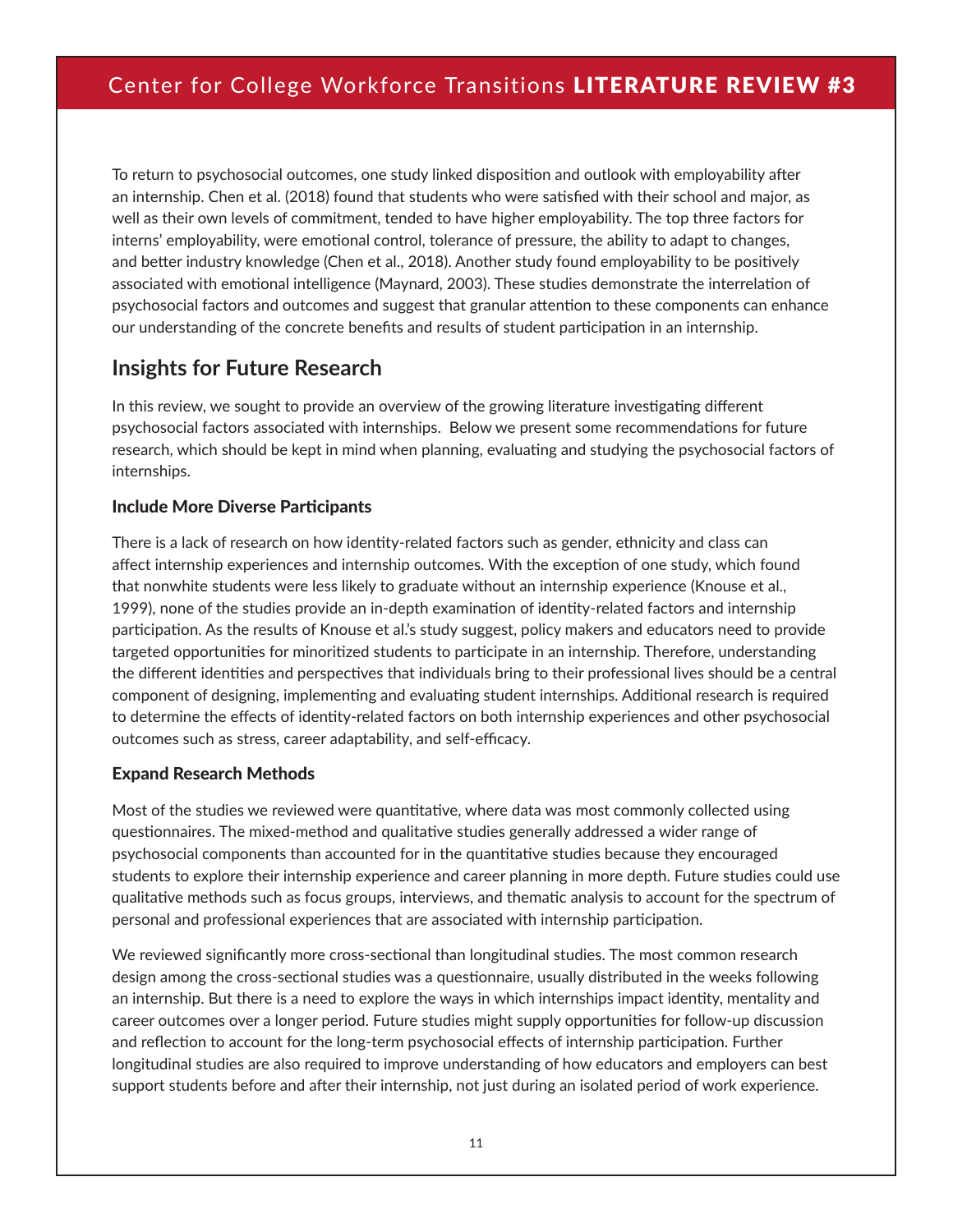### Beyond Satisfaction

While satisfaction was a common outcome of internship participation, we argue that it is not a sufficient measure of the deeper emotional and career-related components of internships. In order to present a more comprehensive picture of how interns are effected by their internship, the research should continue to unpack the traits that influence satisfaction itself (such as confidence or anxiety), to explore the factors that impact satisfaction over time (such as compensation or career commitment), and to measure more fine-grained psychosocial outcomes of internship participation.

There is also a need to consider interns who are not satisfied with their internship. While the results generally found internships to be positively related to high levels of personal and professional growth, this cannot be generalized to all internships. This became clear in the studies we reviewed that found lower levels of satisfaction in the tourism industry, sports management, and among unpaid interns ( Kim et al., 2013; Koc et al., 2013; Koo et al., 2016; Hunt et al., 2020). Consequently, there is a need for further consideration of the relationship between internship quality, interns' success and satisfaction, and factors such as field of study, compensation and job-major fit.

Another psychosocial outcome that warrants further investigation are the mental health outcomes of internships such as stress and anxiety. More studies are needed examining the mental health implications of internships, especially for disadvantaged groups such as non-white-students, disabled students, and first-generation students.

### Supporting Student Interns

Many of the studies highlight the positive significance of mentorship and social support on internship satisfaction (Chen, 2009; Kim et al., 2013) and learning outcomes (Liu et al., 2011; Gollar et al., 2020). However, few expand on the role mentorship may play in psychological support and encouraging personal development. Therefore, there is a need for further research on the specific forms of psychosocial support that employers, educators and other mentors can provide which allow students to flourish in an internship. For instance, future research might explore how mentors can protect students' mental health and wellbeing before, during and after their internship.

Another area that would prove fruitful for further study is the question of how employers and educators can cultivate interns' personal traits that may positively influence to future success. Clarifying which personal traits are socially malleable and which are more fixed or durable will be important to target educational and internship interventions to foster outcomes such as confidence, self-efficacy, proactivity, and career adaptability. Moreover, there is a need to identify the ways in which educators, employers and mentors can support students who are not very confident or proactive, who feel more anxious about their internship and who have lower self-efficacy and emotional intelligence. The exact nature of effective support should be identified across various student groups, including underrepresented students.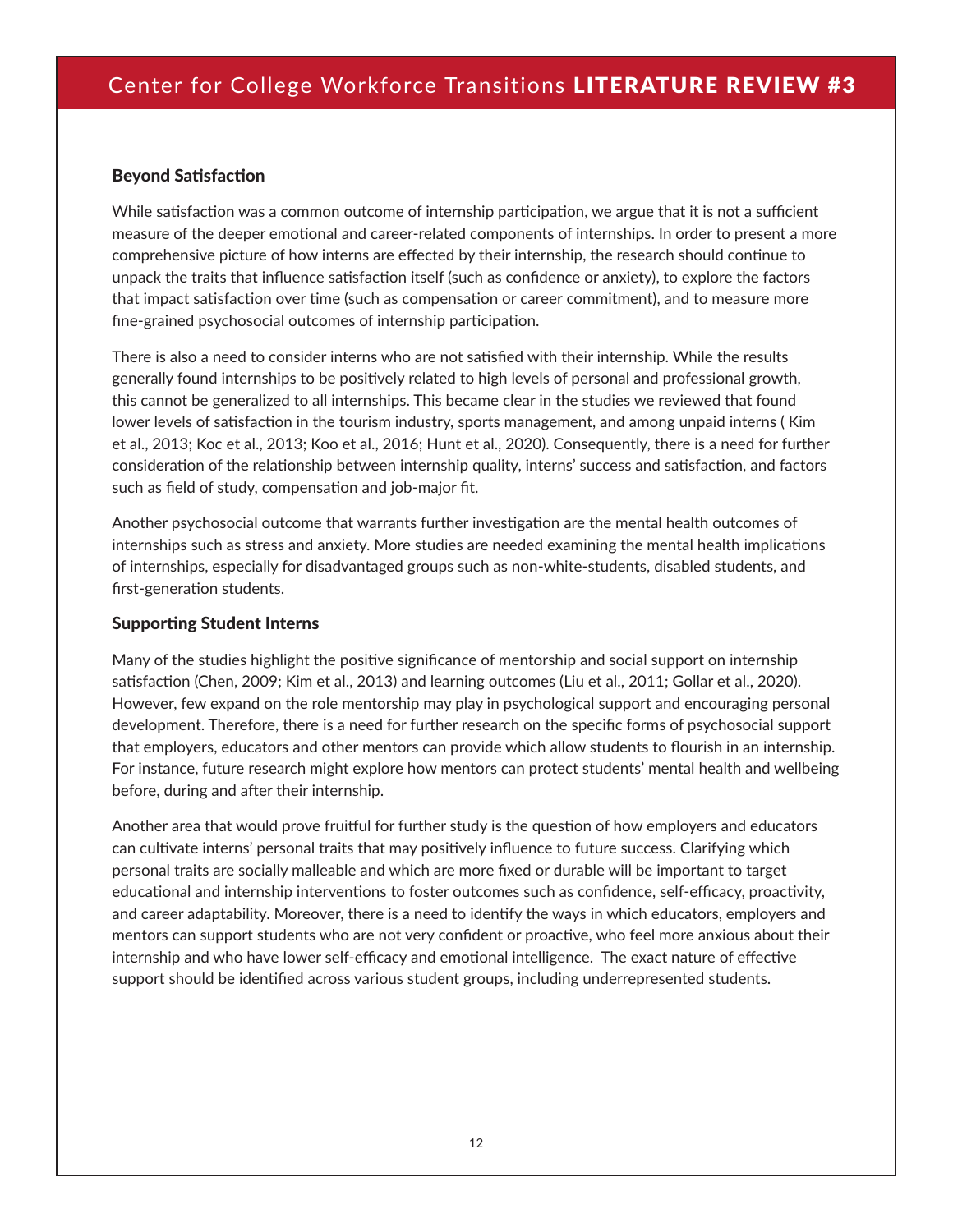## **Conclusions**

This literature review summarizes the trends, features and results of the studies on the psychosocial factors of the internship and the outcomes resulting from internship participation. Although studies of the psychosocial components of internships have increased since 2010, further explorations are needed of the granular psychological factors and outcomes that effect students' internships experience. For example, the mental health outcomes of internships should be considered more robustly in order to determine different ways to protect student interns' wellbeing before, during and after their internships. More longitudinal and mixed-method studies would be useful in clarifying how this protection of students' wellbeing could be achieved. In addition, further considerations of internship outcomes are needed that go beyond the question of whether students are satisfied or not satisfied with their internships. In sum, the directions suggested above would foster a more in-depth and sensitive approach to psychosocial dimensions of internship participation, which in turn could influence research practices and policy.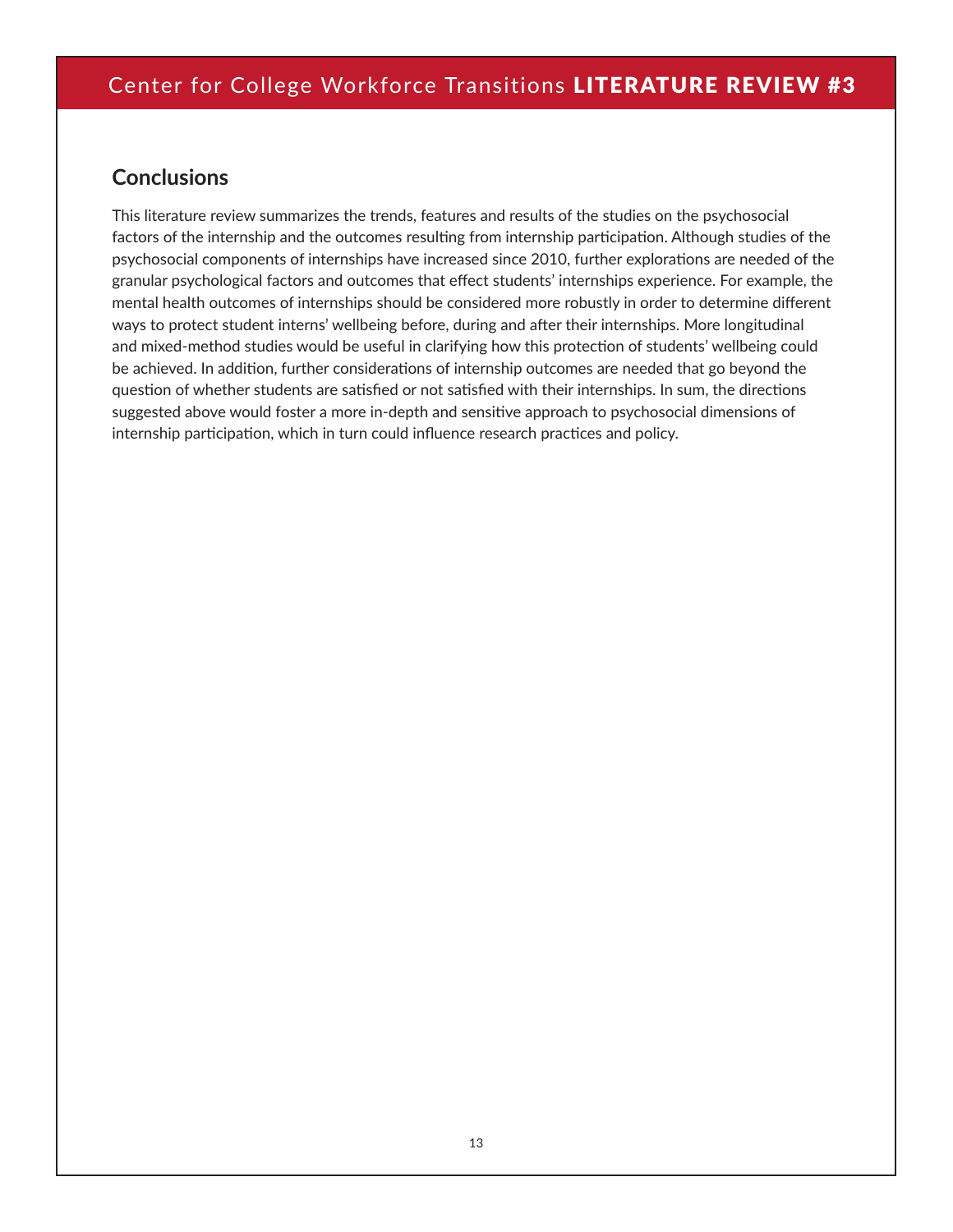### **References**

- Anakwe, U. P., & Greenhaus, J. H. (2000). Prior work experience and socialization experiences of college graduates. *International Journal of Manpower, 21*(2), 95-11.
- Anjum, S. (2020). Impact of internship programs on professional and personal development of business students: a case study from Pakistan. *Future Business Journal, 6*(1), 1-13.
- Bennett, D., Reid, A., & Rowley, J. (2017). Student musicians' experiences of reflexivity during internships: Personal narratives and complex modalities. *International Journal of Music Education, 35*(3), 460-475.
- Binder, J. F., Baguley, T., Crook, C., & Miller, F. (2015). The academic value of internships: Benefits across disciplines and student backgrounds. *Contemporary Educational Psychology, 41,* 73-82.
- Boni, A., Sastre, J. J., & Calabuig, C. (2019). Educating engineers for the public good through international internships: Evidence from a case study at Universitat Politècnica de València. *Science and engineering ethics, 25*(6), 1799-1815.
- Brandon-Lai, S. A., Armstrong, C. G., & Bunds, K. S. (2016). Sport Management Internship Quality and the Development of Political Skill. *Journal of Applied Sport Management, 8*(3). 96-111.
- Brooks, L., Cornelius, A., Greenfield, E., & Joseph, R. (1995). The relation of career-related work or internship experiences to the career development of college seniors. *Journal of Vocational Behavior, 46*(3), 332-349.
- Chen, F. C., Ku, E., Shyr, Y. H., Chen, F. H., & Chou, S. S. (2009). Job demand, emotional awareness, and job satisfaction in internships: The moderating effect of social support. *Social Behavior and Personality: An International Journal, 37*(10), 1429-1440.
- Chen, T. L., & Shen, C. C. (2012). Today's intern, tomorrow's practitioner? The influence of internship programmes on students' career development in the hospitality industry. *Journal of Hospitality, Leisure, Sport & Tourism Education, 11*(1), 29-40.
- Chen, T. L., Shen, C. C., & Gosling, M. (2018). Does employability increase with internship satisfaction? Enhanced employability and internship satisfaction in a hospitality program. *Journal of Hospitality, Leisure, Sport & Tourism Education, 22*, 88-99.
- Gault, J., Redington, J., & Schlager, T. (2000). Undergraduate business internships and career success: are they related? *Journal of Marketing Education, 22*(1), 45-53.
- Goller, M., Harteis, C., Gijbels, D., & Donche, V. (2020). "Engineering students' learning during internships: Exploring the explanatory power of the job demands‐control‐support model." *Journal of Engineering Education, 109*(2), 307-324.
- Green, B. P., Graybeal, P., & Madison, R. L. (2011). An exploratory study of the effect of professional internships on students' perception of the importance of employment traits. *Journal of Education for Business, 86*(2), 100-110.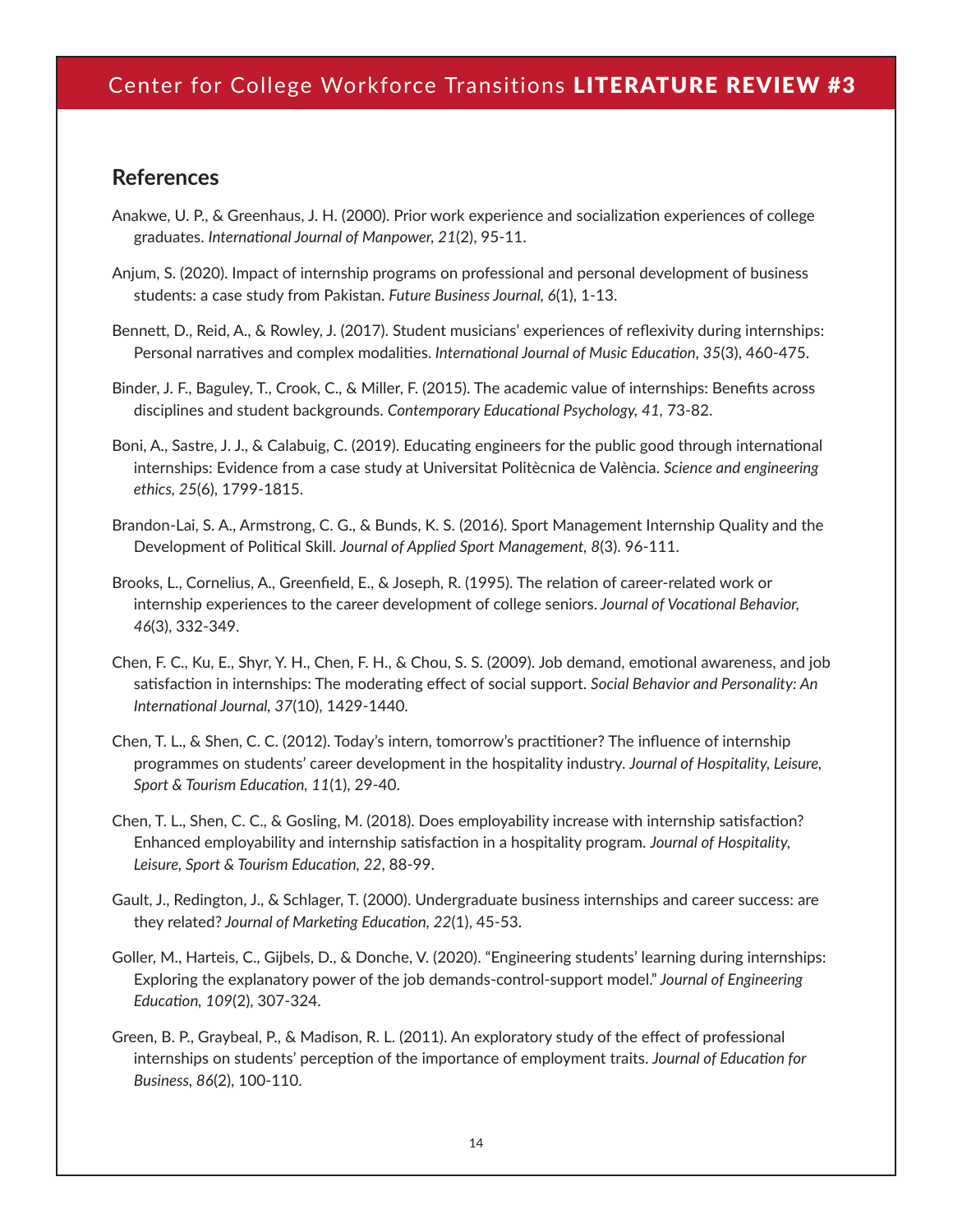- Grehan, P. M., Flanagan, R., & Malgady, R. G. (2011). Successful graduate students: The roles of personality traits and emotional intelligence. *Psychology in the Schools, 48*(4), 317-331.
- Hunt, W., & Scott, P. (2020). Paid and unpaid graduate internships: prevalence, quality and motivations at six months after graduation. *Studies in Higher Education, 45*(2), 464-476.
- Hora, M. T., Parrott, E., & Her, P. (2020). How do students conceptualise the college internship experience? Towards a student-centered approach to designing and implementing internships." *Journal of Education and Work, 33*(1), 48-66.
- Hora, M. T., Wolfgram, M., & Thompson, S. (2017). What do we know about the impact of internships on student outcomes? Results from a preliminary review of the scholarly and practitioner literatures. *Center for Research on College-Workforce Transitions Research Brief, 2,* 1-20.
- Kim, H. B., & Park, E. J. (2013). The role of social experience in undergraduates' career perceptions through internships. *Journal of Hospitality, Leisure, Sport & Tourism Education, 12*(1), 70-78.
- Knechel, W. R., & Snowball, D. (1987). Accounting internships and subsequent academic performance: An empirical study. *Accounting Review,* 799-807.
- Knouse, S. B., Tanner, J. R., & Harris, E. W. (1999). The relation of college internships, college performance, and subsequent job opportunity. *Journal of Employment Counseling, 36*(1), 35-43.
- Koc, E., Yumusak, S., Ulukoy, M., Kilic, R., & Toptas, A. (2014). Are internship programs encouraging or discouraging? A viewpoint of tourism and hospitality students in Turkey. *Journal of Hospitality, Leisure, Sport & Tourism Education, 15,* 135-142.
- Koo, G. Y., Diacin, M. J., Khojasteh, J., & Dixon, A. W. (2016). Effects of internship satisfaction on the pursuit of employment in sport management. *Sport Management Education Journal, 10*(1), 29-42.
- Lamkin, D. M., & Slavich, G. M. (2016). Psychosocial factors and cancer. In H. L. Miller (Ed.), *Encyclopedia of Theory in Psychology.* Thousand Oaks, CA: Sage Publications.
- Liu, Y., Xu, J., & Weitz, B. A. (2011).The role of emotional expression and mentoring in internship learning. *Academy of Management Learning & Education, 10*(1), 94-110.
- Lu, W. C., & Kuo, C. C. (2016). Internship performance and satisfaction in sports: Application of the proactive motivation model. *Journal of Hospitality, Leisure, Sport & Tourism Education, 18, 33-41.*
- Maynard, M. L. (2003). Emotional intelligence and perceived employability for internship curriculum. *Psychological reports, 93*(3), 791-792.
- Mensah, C., Azila-Gbettor, E. M., Appietu, M. E., & Agbodza, J. S. (2020). Internship Work-related Stress: A Comparative Study between Hospitality and Marketing Students. *Journal of Hospitality & Tourism Education,* 1-14.
- Moghaddam, J. M. (2011). Perceived effectiveness of business internships: Student expectations, experiences, and personality traits. *International Journal of Management, 28*(4), 287.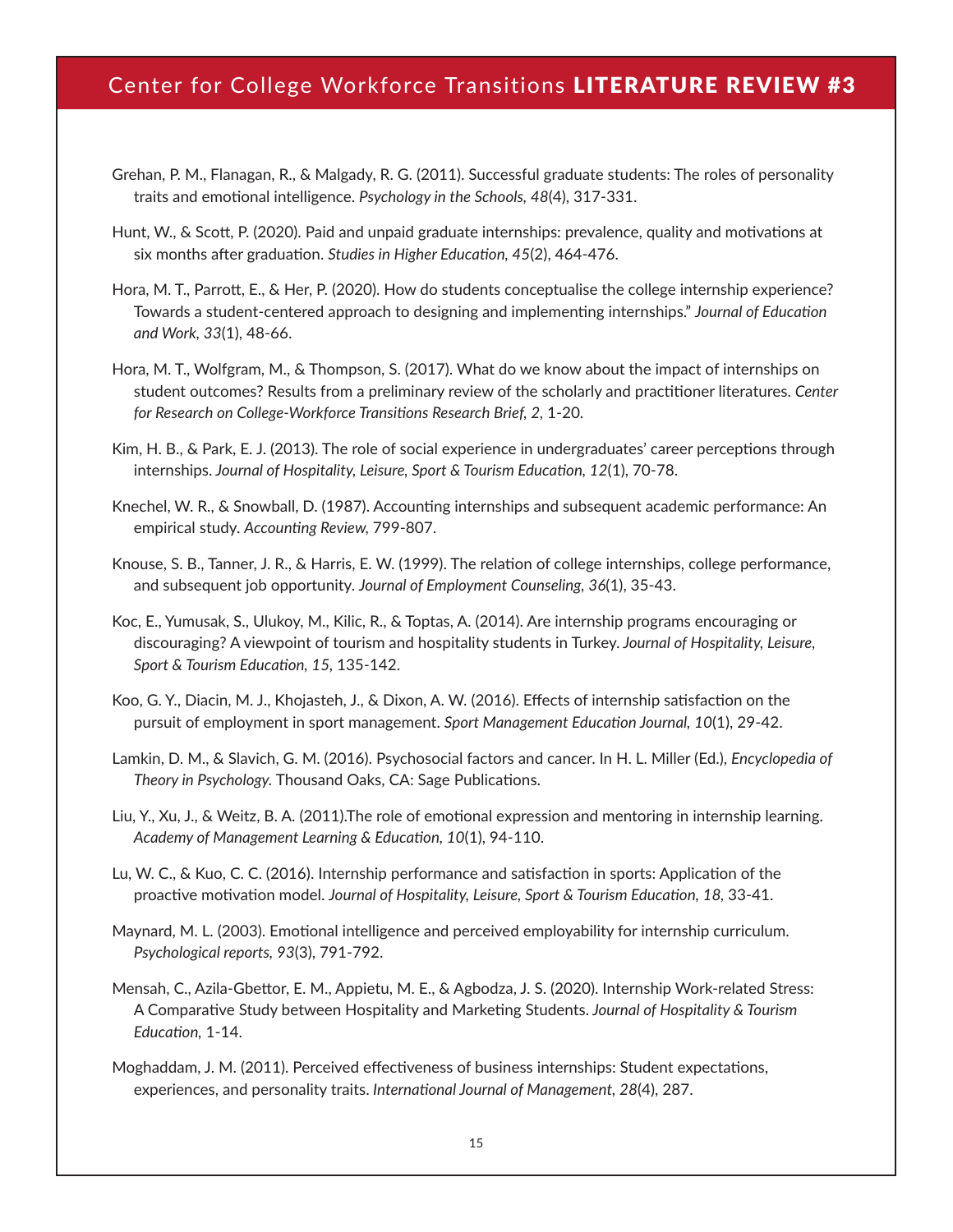- Ocampo, A. C. G., Reyes, M. L., Chen, Y., Restubog, S. L. D., Chih, Y. Y., Chua-Garcia, L., & Guan, P. (2020). "The role of internship participation and conscientiousness in developing career adaptability: A fivewave growth mixture model analysis." *Journal of Vocational Behavior,* no page number.
- Pan, J., Guan, Y., Wu, J., Han, L., Zhu, F., Fu, X., & Yu, J. (2018). The interplay of proactive personality and internship quality in Chinese university graduates' job search success: The role of career adaptability. *Journal of Vocational Behavior, 109,* 14-26.
- Porfeli, E. J., & Savickas, M. L. (2012). Career Adapt-Abilities Scale-USA Form: Psychometric properties and relation to vocational identity. *Journal of Vocational Behavior, 80*(3), 748-753.
- Popov, J. (2020). Boundary crossing and identity re-negotiation in internships: The integrative, futureoriented and transformational potential of interns' identity project. *Learning, Culture and Social Interaction, 24,* no page number.
- Prescott, P., Gjerde, K. P., & Rice, J. L. (2020). Analyzing mandatory college internships: academic effects and implications for curricular design. *Studies in Higher Education,* 1-16.
- Pusiran, A. K., Janin, Y., Ismail, S., & Dalinting, L. J. (2020). Hospitality internship program insights. *Worldwide Hospitality and Tourism Themes.*
- Savickas, M. L. (2013). Career construction theory and practice. *Career development and counseling: Putting theory and research to work, 2*, 147-180.
- Solway, K. S. (1985). "Transition from graduate school to internship: A potential crisis." *Professional Psychology: Research and Practice, 16*(1), 50.
- Stansbie, P., Nash, R., & Jack, K. (2013). Internship design and its impact on student satisfaction and intrinsic motivation. *Journal of Hospitality & Tourism Education, 25*(4), 157-168.
- Surujlal, J., & Singh, C. (2010). Internship as a mechanism for professional preparation of sport management personnel: an empirical study of students' perceptions. *South African Journal for Research in Sport, Physical Education and Recreation, 32*(2), 117-130.
- Suzuki, S., & Takei, Y. (2013). Psychosocial Factors and Traumatic Events. In M. D. Gellman & J. R. Turner (Eds.), *Encyclopedia of Behavioral Medicine* (pp. 1582–1583).
- Tsai, C. T. S., Hsu, H., & Yang, C. C. (2017). "Career decision self-efficacy plays a crucial role in hospitality undergraduates' internship efficacy and career preparation." *Journal of Hospitality, Leisure, Sport & Tourism Education, 21*, 61-68.
- Wan, C. S., Yang, J. T., Cheng, S. Y., & Su, C. (2013). A longitudinal study on internship effectiveness in vocational higher education. *Educational Review, 65*(1), 36-55.
- Wang, Y. F., Chiang, M. H., & Lee, Y. J. (2014). The relationships amongst the intern anxiety, internship outcomes, and career commitment of hospitality college students. *Journal of Hospitality, Leisure, Sport & Tourism Education, 15,* 86-93.